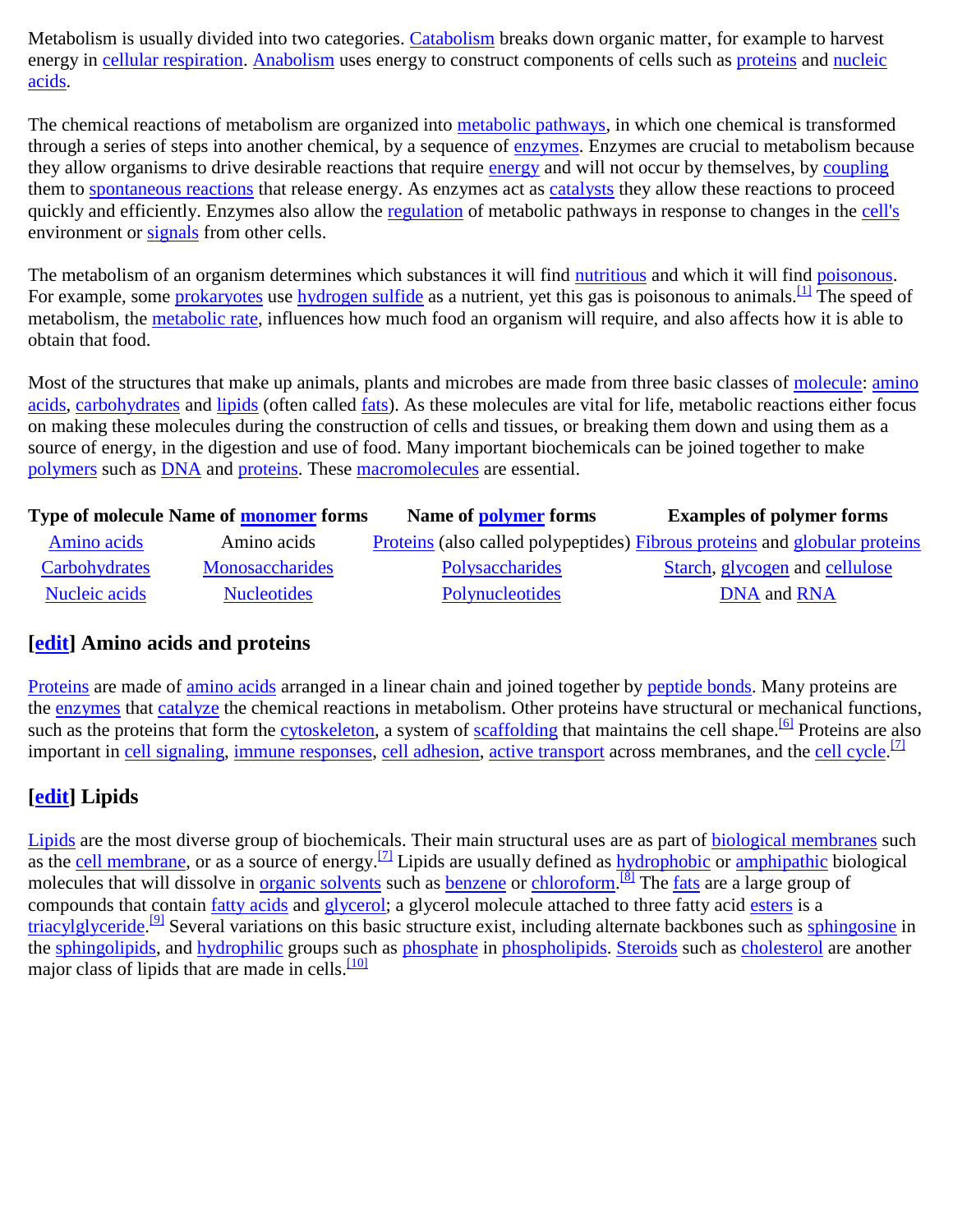## **[\[edit\]](http://en.wikipedia.org/w/index.php?title=Metabolism&action=edit§ion=4) Carbohydrates**



모

[Glucose](http://en.wikipedia.org/wiki/Glucose) can exist in both a straight-chain and ring form.

[Carbohydrates](http://en.wikipedia.org/wiki/Carbohydrate) are [aldehydes](http://en.wikipedia.org/wiki/Aldehyde) or [ketones](http://en.wikipedia.org/wiki/Ketone) with many [hydroxyl](http://en.wikipedia.org/wiki/Hydroxyl) groups that can exist as straight chains or rings. Carbohydrates are the most abundant biological molecules, and fill numerous roles, such as the storage and transport of [energy](http://en.wikipedia.org/wiki/Energy) [\(starch,](http://en.wikipedia.org/wiki/Starch) [glycogen\)](http://en.wikipedia.org/wiki/Glycogen) and structural components [\(cellulose](http://en.wikipedia.org/wiki/Cellulose) in plants, [chitin](http://en.wikipedia.org/wiki/Chitin) in animals).<sup>[\[7\]](http://en.wikipedia.org/wiki/Metabolism#cite_note-Nelson-6)</sup> The basic carbohydrate units are called [monosaccharides](http://en.wikipedia.org/wiki/Monosaccharide) and include [galactose,](http://en.wikipedia.org/wiki/Galactose) [fructose,](http://en.wikipedia.org/wiki/Fructose) and most importantly [glucose.](http://en.wikipedia.org/wiki/Glucose) Monosaccharides can be linked together to form [polysaccharides](http://en.wikipedia.org/wiki/Polysaccharide) in almost limitless ways.  $\frac{[11]}{[11]}$  $\frac{[11]}{[11]}$  $\frac{[11]}{[11]}$ 

## **[\[edit\]](http://en.wikipedia.org/w/index.php?title=Metabolism&action=edit§ion=5) Nucleotides**

The two nucleic acids, **DNA** and [RNA](http://en.wikipedia.org/wiki/RNA) are polymers of [nucleotides,](http://en.wikipedia.org/wiki/Nucleotide) each nucleotide comprising a phosphate group, a [ribose](http://en.wikipedia.org/wiki/Ribose) sugar group, and a [nitrogenous base.](http://en.wikipedia.org/wiki/Nitrogenous_base) Nucleic acids are critical for the storage and use of genetic information, through the processes of [transcription](http://en.wikipedia.org/wiki/Transcription_(genetics)) and [protein biosynthesis.](http://en.wikipedia.org/wiki/Protein_biosynthesis)<sup>[\[7\]](http://en.wikipedia.org/wiki/Metabolism#cite_note-Nelson-6)</sup> This information is protected by **DNA repair** mechanisms and propagated through <u>DNA replication</u>. Many [viruses](http://en.wikipedia.org/wiki/Virus) have an [RNA genome,](http://en.wikipedia.org/wiki/RNA_virus) for example [HIV,](http://en.wikipedia.org/wiki/HIV) which uses [reverse transcription](http://en.wikipedia.org/wiki/Reverse_transcription) to create a DNA template from its viral RNA genome.<sup>[\[12\]](http://en.wikipedia.org/wiki/Metabolism#cite_note-11)</sup> RNA in [ribozymes](http://en.wikipedia.org/wiki/Ribozyme) such as [spliceosomes](http://en.wikipedia.org/wiki/Spliceosome) and [ribosomes](http://en.wikipedia.org/wiki/Ribosome) is similar to enzymes as it can catalyze chemical reactions. Individual [nucleosides](http://en.wikipedia.org/wiki/Nucleoside) are made by attaching a [nucleobase](http://en.wikipedia.org/wiki/Nucleobase) to a [ribose](http://en.wikipedia.org/wiki/Ribose) sugar. These bases are [heterocyclic](http://en.wikipedia.org/wiki/Heterocyclic) rings containing nitrogen, classified as [purines](http://en.wikipedia.org/wiki/Purine) or [pyrimidines.](http://en.wikipedia.org/wiki/Pyrimidine) Nucleotides also act as coenzymes in metabolic group transfer reactions.<sup>[\[13\]](http://en.wikipedia.org/wiki/Metabolism#cite_note-Wimmer-12)</sup>

## **[\[edit\]](http://en.wikipedia.org/w/index.php?title=Metabolism&action=edit§ion=6) Coenzymes**



모

Structure of the [coenzyme](http://en.wikipedia.org/wiki/Coenzyme) [acetyl-CoA.](http://en.wikipedia.org/wiki/Acetyl-CoA)The transferable [acetyl group](http://en.wikipedia.org/wiki/Acetyl) is bonded to the sulfur atom at the extreme left. *Further information: [Coenzyme](http://en.wikipedia.org/wiki/Coenzyme)*

Metabolism involves a vast array of chemical reactions, but most fall under a few basic types of reactions that involve the transfer of <u>functional groups.<sup>[\[14\]](http://en.wikipedia.org/wiki/Metabolism#cite_note-13)</sup></u> This common chemistry allows cells to use a small set of metabolic intermediates to carry chemical groups between different reactions.<sup>[\[13\]](http://en.wikipedia.org/wiki/Metabolism#cite_note-Wimmer-12)</sup> These group-transfer intermediates are called **coenzymes**. Each class of group-transfer reaction is carried out by a particular coenzyme, which is the [substrate](http://en.wikipedia.org/wiki/Substrate_(biochemistry)) for a set of enzymes that produce it, and a set of enzymes that consume it. These coenzymes are therefore continuously being made, consumed and then recycled. $\frac{[15]}{[15]}$  $\frac{[15]}{[15]}$  $\frac{[15]}{[15]}$ 

One central coenzyme is [adenosine triphosphate](http://en.wikipedia.org/wiki/Adenosine_triphosphate) (ATP), the universal energy currency of cells. This nucleotide is used to transfer chemical energy between different chemical reactions. There is only a small amount of ATP in cells, but as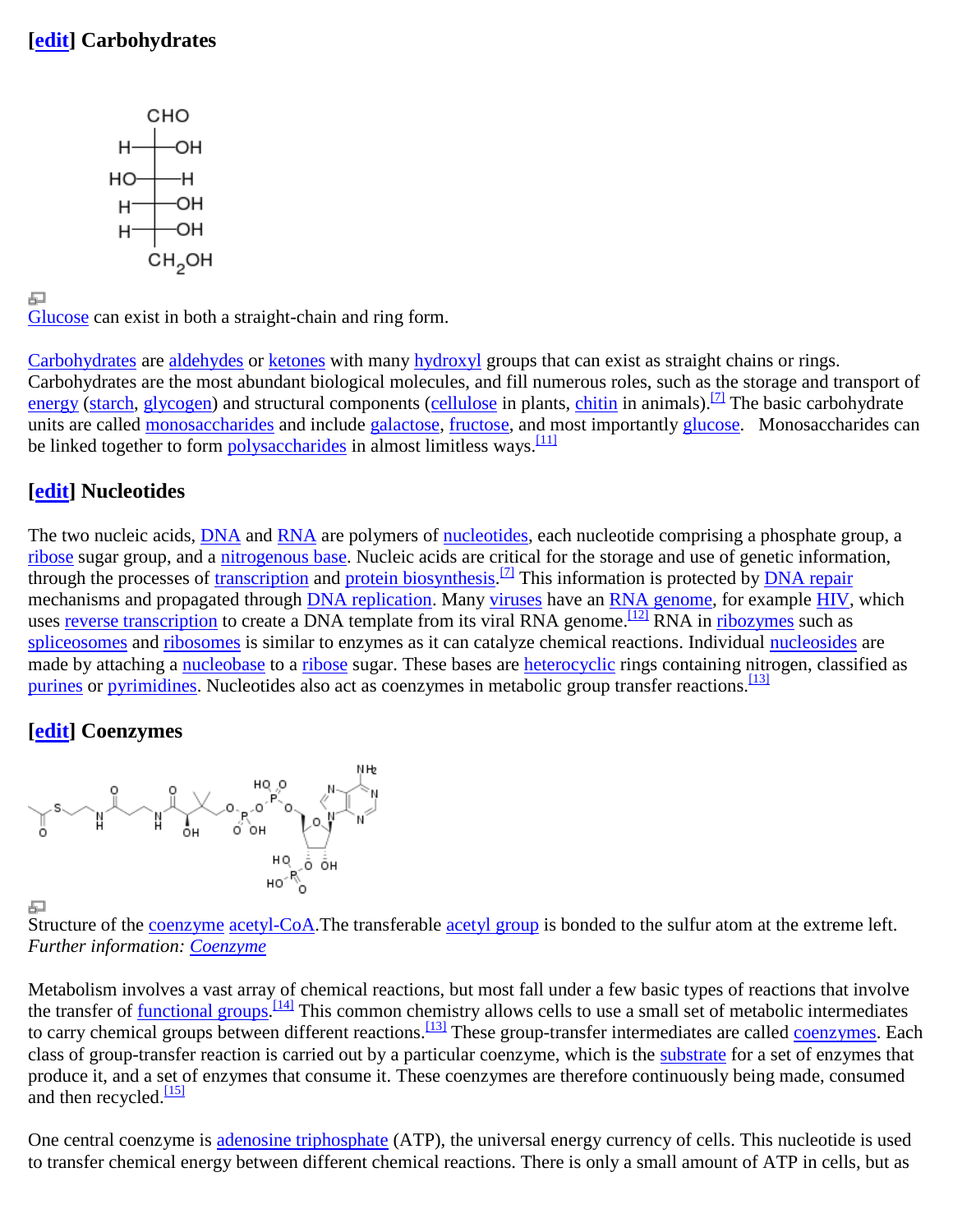it is continuously regenerated, the human body can use about its own weight in ATP per day.<sup>[\[15\]](http://en.wikipedia.org/wiki/Metabolism#cite_note-Dimroth-14)</sup> ATP acts as a bridge between catabolism and anabolism, with catabolic reactions generating ATP and anabolic reactions consuming it. It also serves as a carrier of phosphate groups in [phosphorylation](http://en.wikipedia.org/wiki/Phosphorylation) reactions.

A [vitamin](http://en.wikipedia.org/wiki/Vitamin) is an organic compound needed in small quantities that cannot be made in the cells. In human [nutrition,](http://en.wikipedia.org/wiki/Nutrition) most vitamins function as coenzymes after modification; for example, all water-soluble vitamins are phosphorylated or are coupled to nucleotides when they are used in cells.<sup>[\[16\]](http://en.wikipedia.org/wiki/Metabolism#cite_note-15)</sup> [Nicotinamide adenine dinucleotide](http://en.wikipedia.org/wiki/Nicotinamide_adenine_dinucleotide) (NADH), a derivative of vitamin  $B_3$  [\(niacin\)](http://en.wikipedia.org/wiki/Niacin), is an important coenzyme that acts as a hydrogen acceptor. Hundreds of separate types of [dehydrogenases](http://en.wikipedia.org/wiki/Dehydrogenase) remove electrons from their substrates and [reduce](http://en.wikipedia.org/wiki/Redox) NAD<sup>+</sup> into NADH. This reduced form of the coenzyme is then a substrate for any of the [reductases](http://en.wikipedia.org/wiki/Reductase) in the cell that need to reduce their substrates.<sup>[\[17\]](http://en.wikipedia.org/wiki/Metabolism#cite_note-16)</sup> Nicotinamide adenine dinucleotide exists in two related forms in the cell, NADH and NADPH. The NAD<sup>+</sup>/NADH form is more important in catabolic reactions, while NADP<sup>+</sup>/NADPH is used in anabolic reactions.



#### 모

Structure of [hemoglobin.](http://en.wikipedia.org/wiki/Hemoglobin) The protein subunits are in red and blue, and the iron-containing [heme](http://en.wikipedia.org/wiki/Heme) groups in green. From [PDB](http://en.wikipedia.org/wiki/Protein_Data_Bank) [1GZX.](http://www.rcsb.org/pdb/explore/explore.do?structureId=1GZX)

#### **[\[edit\]](http://en.wikipedia.org/w/index.php?title=Metabolism&action=edit§ion=7) Minerals and cofactors**

#### *Further information: [Metal Ions in Life Sciences,](http://en.wikipedia.org/wiki/Metal_Ions_in_Life_Sciences) [Metal metabolism,](http://en.wikipedia.org/wiki/Metal_metabolism) and [bioinorganic chemistry](http://en.wikipedia.org/wiki/Bioinorganic_chemistry)*

Inorganic elements play critical roles in metabolism; some are abundant (e.g. [sodium](http://en.wikipedia.org/wiki/Sodium) and [potassium\)](http://en.wikipedia.org/wiki/Potassium) while others function at minute concentrations. About 99% of a mammal's mass is made up of the elements [carbon,](http://en.wikipedia.org/wiki/Carbon) [nitrogen,](http://en.wikipedia.org/wiki/Nitrogen) [calcium,](http://en.wikipedia.org/wiki/Calcium) [sodium,](http://en.wikipedia.org/wiki/Sodium) [chlorine,](http://en.wikipedia.org/wiki/Chlorine) [potassium,](http://en.wikipedia.org/wiki/Potassium) [hydrogen,](http://en.wikipedia.org/wiki/Hydrogen) [phosphorus,](http://en.wikipedia.org/wiki/Phosphorus) [oxygen](http://en.wikipedia.org/wiki/Oxygen) and [sulfur.](http://en.wikipedia.org/wiki/Sulfur)<sup>[\[18\]](http://en.wikipedia.org/wiki/Metabolism#cite_note-Heymsfield-17)</sup> [Organic compounds](http://en.wikipedia.org/wiki/Organic_compound) (proteins, lipids and carbohydrates) contain the majority of the carbon and nitrogen; most of the oxygen and hydrogen is present as water. $\frac{[18]}{[18]}$  $\frac{[18]}{[18]}$  $\frac{[18]}{[18]}$ 

The abundant inorganic elements act as *ionic* [electrolytes.](http://en.wikipedia.org/wiki/Electrolyte) The most important ions are [sodium,](http://en.wikipedia.org/wiki/Sodium) [potassium,](http://en.wikipedia.org/wiki/Potassium) [calcium,](http://en.wikipedia.org/wiki/Calcium) [magnesium,](http://en.wikipedia.org/wiki/Magnesium) [chloride,](http://en.wikipedia.org/wiki/Chloride) [phosphate](http://en.wikipedia.org/wiki/Phosphate) and the organic ion [bicarbonate.](http://en.wikipedia.org/wiki/Bicarbonate) The maintenance of precise [gradients](http://en.wikipedia.org/wiki/Ion_gradient) across [cell](http://en.wikipedia.org/wiki/Cell_membrane)  [membranes](http://en.wikipedia.org/wiki/Cell_membrane) maintains **osmotic pressure** and [pH.](http://en.wikipedia.org/wiki/PH)<sup>[\[19\]](http://en.wikipedia.org/wiki/Metabolism#cite_note-18)</sup> Ions are also critical for <u>nerve</u> and [muscle](http://en.wikipedia.org/wiki/Muscle) function, as action [potentials](http://en.wikipedia.org/wiki/Action_potential) in these tissues are produced by the exchange of electrolytes between the [extracellular fluid](http://en.wikipedia.org/wiki/Extracellular_fluid) and the  $\frac{[20]}{[20]}$  $\frac{[20]}{[20]}$  $\frac{[20]}{[20]}$  Electrolytes enter and leave cells through proteins in the cell membrane called [ion channels.](http://en.wikipedia.org/wiki/Ion_channel) For example, [muscle contraction](http://en.wikipedia.org/wiki/Muscle_contraction) depends upon the movement of calcium, sodium and potassium through ion channels in the cell membrane and [T-tubules.](http://en.wikipedia.org/wiki/T-tubule)<sup>[\[21\]](http://en.wikipedia.org/wiki/Metabolism#cite_note-20)</sup>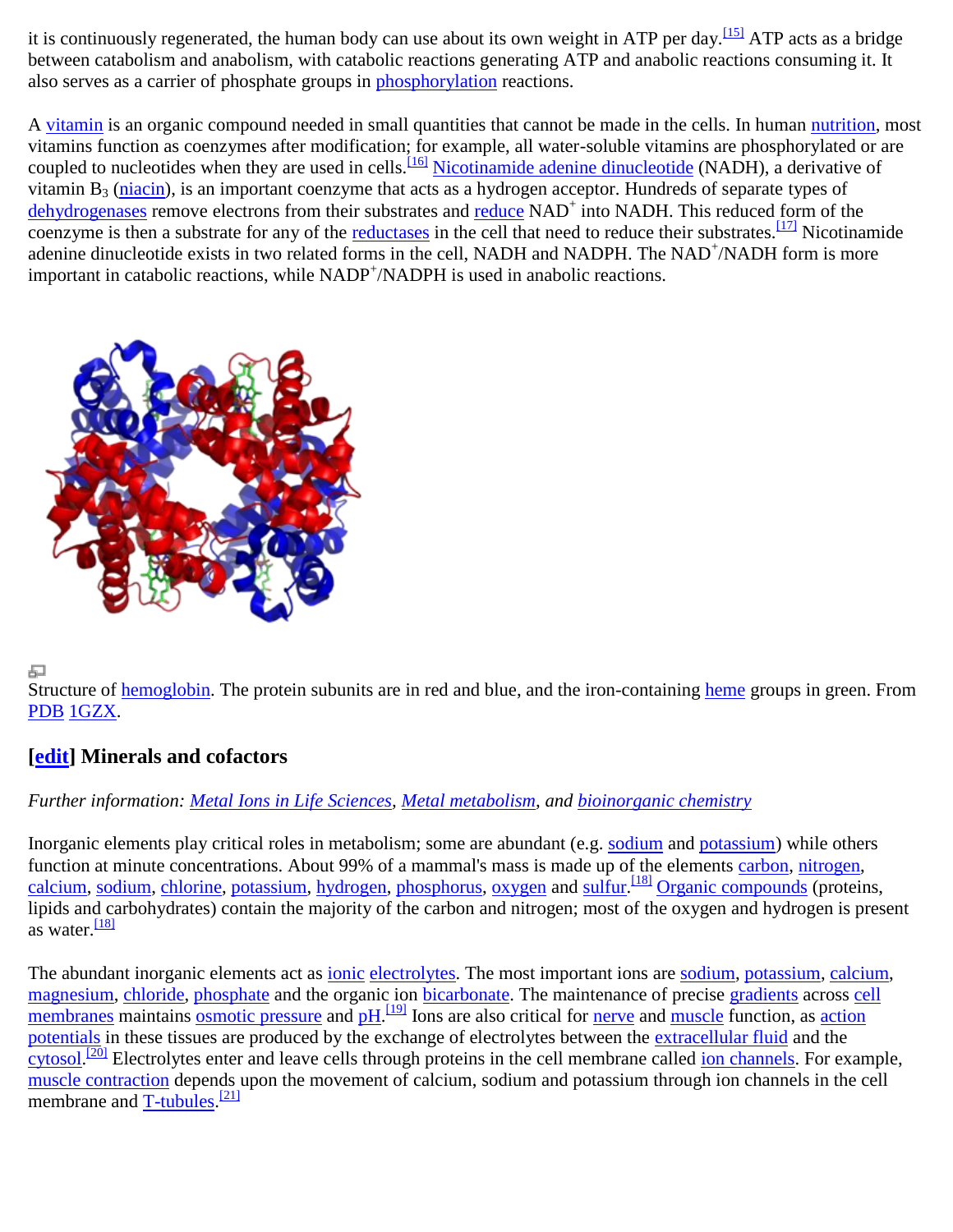[Transition metals](http://en.wikipedia.org/wiki/Transition_metal) are usually present as [trace elements](http://en.wikipedia.org/wiki/Trace_element) in organisms, with [zinc](http://en.wikipedia.org/wiki/Zinc) and [iron](http://en.wikipedia.org/wiki/Iron) being most abundant.<sup>[\[22\]\[23\]](http://en.wikipedia.org/wiki/Metabolism#cite_note-21)</sup> These metals are used in some proteins as **cofactors** and are essential for the activity of enzymes such as **catalase** and oxygen-carrier proteins such as **hemoglobin.**<sup>[\[24\]](http://en.wikipedia.org/wiki/Metabolism#cite_note-23)</sup> Metal cofactors are bound tightly to specific sites in proteins; although enzyme cofactors can be modified during catalysis, they always return to their original state by the end of the reaction catalyzed. Metal micronutrients are taken up into organisms by specific transporters and bind to storage proteins such as <u>ferritin</u> or <u>metallothionein</u> when not being used.<sup>[\[25\]\[26\]](http://en.wikipedia.org/wiki/Metabolism#cite_note-24)</sup>

# **[\[edit\]](http://en.wikipedia.org/w/index.php?title=Metabolism&action=edit§ion=8) Catabolism**

## *Further information: [Catabolism](http://en.wikipedia.org/wiki/Catabolism)*

Catabolism is the set of metabolic processes that break down large molecules. These include breaking down and oxidizing food molecules. The purpose of the catabolic reactions is to provide the energy and components needed by anabolic reactions. The exact nature of these catabolic reactions differ from organism to organism and organisms can be classified based on their sources of energy and carbon (their [primary nutritional groups\)](http://en.wikipedia.org/wiki/Primary_nutritional_groups), as shown in the table below. Organic molecules are used as a source of energy by [organotrophs,](http://en.wikipedia.org/wiki/Organotroph) while [lithotrophs](http://en.wikipedia.org/wiki/Lithotroph) use inorganic substrates and [phototrophs](http://en.wikipedia.org/wiki/Phototroph) capture sunlight as [chemical energy.](http://en.wikipedia.org/wiki/Potential_energy#Chemical_potential_energy) However, all these different forms of metabolism depend on [redox](http://en.wikipedia.org/wiki/Redox) reactions that involve the transfer of electrons from reduced donor molecules such as [organic molecules,](http://en.wikipedia.org/wiki/Organic_molecule) water,  $\overline{\text{ammonia}}$ , [hydrogen sulfide](http://en.wikipedia.org/wiki/Hydrogen_sulfide) or [ferrous ions](http://en.wikipedia.org/wiki/Ferrous) to acceptor molecules such as <u>oxygen, [nitrate](http://en.wikipedia.org/wiki/Nitrate)</u> or [sulfate.](http://en.wikipedia.org/wiki/Sulfate)<sup>[\[27\]](http://en.wikipedia.org/wiki/Metabolism#cite_note-26)</sup> In animals these reactions involve complex [organic molecules](http://en.wikipedia.org/wiki/Organic_molecule) being broken down to simpler molecules, such as [carbon dioxide](http://en.wikipedia.org/wiki/Carbon_dioxide) and water. In [photosynthetic](http://en.wikipedia.org/wiki/Photosynthesis) organisms such as plants and [cyanobacteria,](http://en.wikipedia.org/wiki/Cyanobacteria) these electron-transfer reactions do not release energy, but are used as a way of storing energy absorbed from sunlight.  $\frac{[7]}{[7]}$  $\frac{[7]}{[7]}$  $\frac{[7]}{[7]}$ 

| <b>Classification of organisms based on their metabolism</b> |                        |        |         |         |       |  |  |  |  |  |  |
|--------------------------------------------------------------|------------------------|--------|---------|---------|-------|--|--|--|--|--|--|
|                                                              | sunlight               | photo- |         |         |       |  |  |  |  |  |  |
| Energy<br>source                                             | Preformed<br>molecules | chemo- |         |         |       |  |  |  |  |  |  |
| Electron                                                     | organic<br>compound    |        | organo- |         |       |  |  |  |  |  |  |
| donor                                                        | inorganic<br>compound  |        | litho-  |         | troph |  |  |  |  |  |  |
| Carbon                                                       | organic<br>compound    |        |         | hetero- |       |  |  |  |  |  |  |
| source                                                       | inorganic<br>compound  |        |         | auto-   |       |  |  |  |  |  |  |

The most common set of catabolic reactions in animals can be separated into three main stages. In the first, large organic molecules such as [proteins,](http://en.wikipedia.org/wiki/Protein) [polysaccharides](http://en.wikipedia.org/wiki/Polysaccharide) or [lipids](http://en.wikipedia.org/wiki/Lipid) are digested into their smaller components outside cells. Next, these smaller molecules are taken up by cells and converted to yet smaller molecules, usually [acetyl coenzyme A](http://en.wikipedia.org/wiki/Acetyl-CoA) (acetyl-CoA), which releases some energy. Finally, the acetyl group on the CoA is oxidised to water and carbon dioxide in the [citric acid cycle](http://en.wikipedia.org/wiki/Citric_acid_cycle) and [electron transport chain,](http://en.wikipedia.org/wiki/Electron_transport_chain) releasing the energy that is stored by reducing the coenzyme [nicotinamide adenine dinucleotide](http://en.wikipedia.org/wiki/Nicotinamide_adenine_dinucleotide) (NAD<sup>+</sup>) into NADH.

## **[\[edit\]](http://en.wikipedia.org/w/index.php?title=Metabolism&action=edit§ion=9) Digestion**

## *Further information: [Digestion](http://en.wikipedia.org/wiki/Digestion) and [gastrointestinal tract](http://en.wikipedia.org/wiki/Gastrointestinal_tract)*

Macromolecules such as starch, cellulose or proteins cannot be rapidly taken up by cells and must be broken into their smaller units before they can be used in cell metabolism. Several common classes of enzymes digest these polymers. These digestive enzymes include [proteases](http://en.wikipedia.org/wiki/Protease) that digest proteins into amino acids, as well as [glycoside hydrolases](http://en.wikipedia.org/wiki/Glycoside_hydrolase) that digest polysaccharides into monosaccharides.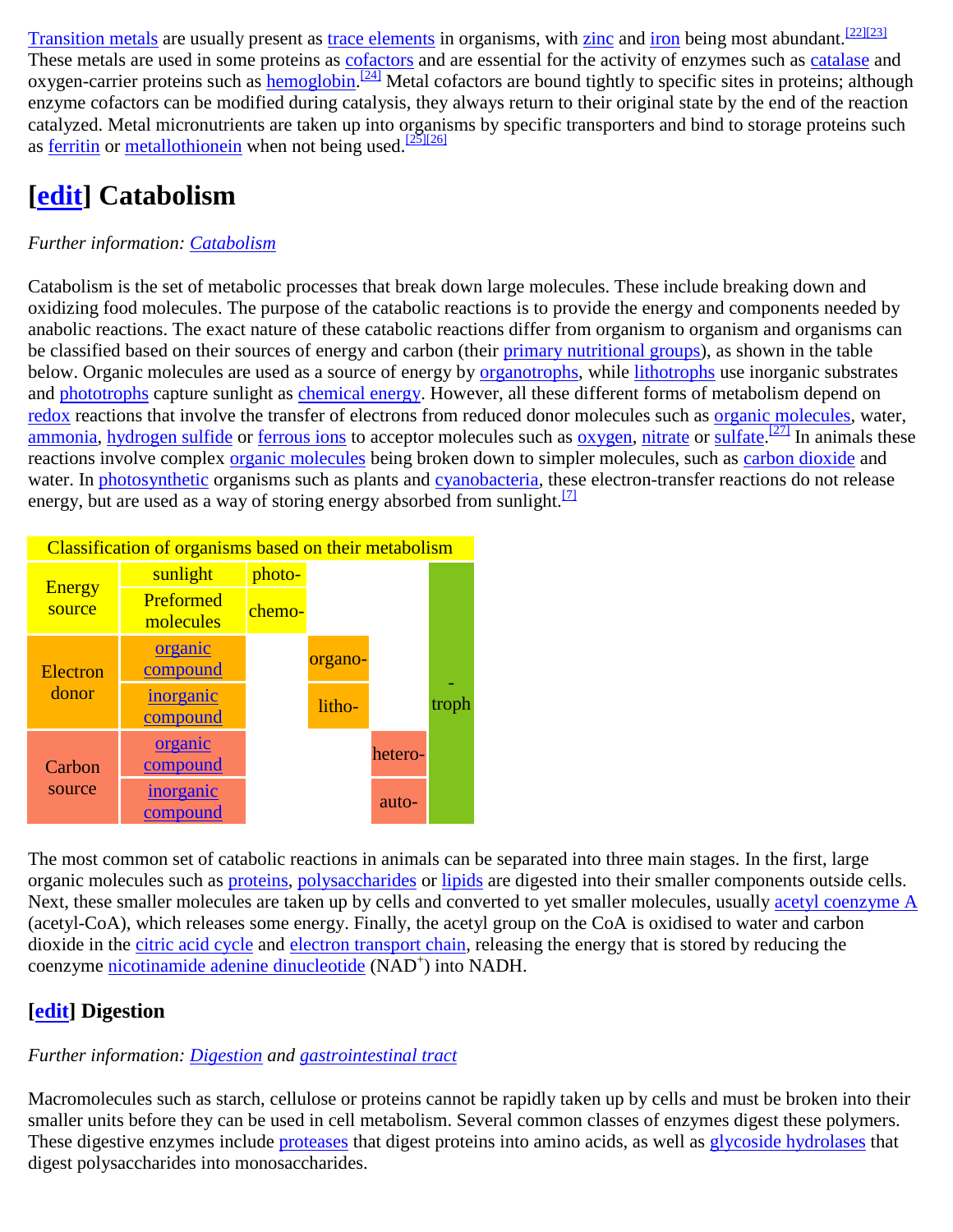Microbes simply secrete digestive enzymes into their surroundings,  $\frac{[28][29]}{]}$  $\frac{[28][29]}{]}$  $\frac{[28][29]}{]}$  while animals only secrete these enzymes from specialized cells in their [guts.](http://en.wikipedia.org/wiki/Gut_(zoology))<sup>[\[30\]](http://en.wikipedia.org/wiki/Metabolism#cite_note-29)</sup> The amino acids or sugars released by these extracellular enzymes are then pumped into cells by specific [active transport](http://en.wikipedia.org/wiki/Active_transport) proteins.<sup>[\[31\]\[32\]](http://en.wikipedia.org/wiki/Metabolism#cite_note-30)</sup>



A simplified outline of the catabolism of [proteins,](http://en.wikipedia.org/wiki/Protein) [carbohydrates](http://en.wikipedia.org/wiki/Carbohydrate) and [fats](http://en.wikipedia.org/wiki/Fat)

## **[\[edit\]](http://en.wikipedia.org/w/index.php?title=Metabolism&action=edit§ion=10) Energy from organic compounds**

#### *Further information: [Cellular respiration,](http://en.wikipedia.org/wiki/Cellular_respiration) [fermentation,](http://en.wikipedia.org/wiki/Fermentation_(biochemistry)) [carbohydrate catabolism,](http://en.wikipedia.org/wiki/Carbohydrate_catabolism) [fat catabolism](http://en.wikipedia.org/wiki/Fat_catabolism) and [protein](http://en.wikipedia.org/wiki/Protein_catabolism)  [catabolism](http://en.wikipedia.org/wiki/Protein_catabolism)*

Carbohydrate catabolism is the breakdown of carbohydrates into smaller units. Carbohydrates are usually taken into cells once they have been digested into [monosaccharides.](http://en.wikipedia.org/wiki/Monosaccharide)<sup>[\[33\]](http://en.wikipedia.org/wiki/Metabolism#cite_note-32)</sup> Once inside, the major route of breakdown is <u>glycolysis</u>, where sugars such as [glucose](http://en.wikipedia.org/wiki/Glucose) and [fructose](http://en.wikipedia.org/wiki/Fructose) are converted into [pyruvate](http://en.wikipedia.org/wiki/Pyruvic_acid) and some ATP is generated.<sup>[\[34\]](http://en.wikipedia.org/wiki/Metabolism#cite_note-Bouche-33)</sup> Pyruvate is an intermediate in several metabolic pathways, but the majority is converted to [acetyl-CoA](http://en.wikipedia.org/wiki/Acetyl-CoA) and fed into the [citric acid](http://en.wikipedia.org/wiki/Citric_acid_cycle)  [cycle.](http://en.wikipedia.org/wiki/Citric_acid_cycle) Although some more ATP is generated in the citric acid cycle, the most important product is NADH, which is  $\overline{m}$  made from NAD<sup>+</sup> as the acetyl-CoA is oxidized. This oxidation releases [carbon dioxide](http://en.wikipedia.org/wiki/Carbon_dioxide) as a waste product. In anaerobic conditions, glycolysis produces [lactate,](http://en.wikipedia.org/wiki/Lactic_acid) through the enzyme [lactate dehydrogenase](http://en.wikipedia.org/wiki/Lactate_dehydrogenase) re-oxidizing NADH to NAD+ for re-use in glycolysis. An alternative route for glucose breakdown is the [pentose phosphate pathway,](http://en.wikipedia.org/wiki/Pentose_phosphate_pathway) which reduces the coenzyme [NADPH](http://en.wikipedia.org/wiki/NADPH) and produces [pentose](http://en.wikipedia.org/wiki/Pentose) sugars such as [ribose,](http://en.wikipedia.org/wiki/Ribose) the sugar component of [nucleic acids.](http://en.wikipedia.org/wiki/Nucleic_acid)

Fats are catabolised by [hydrolysis](http://en.wikipedia.org/wiki/Hydrolysis) to free fatty acids and glycerol. The glycerol enters glycolysis and the fatty acids are broken down by [beta oxidation](http://en.wikipedia.org/wiki/Beta_oxidation) to release acetyl-CoA, which then is fed into the citric acid cycle. Fatty acids release more energy upon oxidation than carbohydrates because carbohydrates contain more oxygen in their structures.

[Amino acids](http://en.wikipedia.org/wiki/Amino_acid) are either used to synthesize proteins and other biomolecules, or oxidized to [urea](http://en.wikipedia.org/wiki/Urea) and carbon dioxide as a source of energy.<sup>[\[35\]](http://en.wikipedia.org/wiki/Metabolism#cite_note-34)</sup> The oxidation pathway starts with the removal of the amino group by a [transaminase.](http://en.wikipedia.org/wiki/Transaminase) The amino group is fed into the [urea cycle,](http://en.wikipedia.org/wiki/Urea_cycle) leaving a deaminated carbon skeleton in the form of a [keto acid.](http://en.wikipedia.org/wiki/Keto_acid) Several of these keto acids are intermediates in the citric acid cycle, for example the deamination of [glutamate](http://en.wikipedia.org/wiki/Glutamate) forms α[-ketoglutarate.](http://en.wikipedia.org/wiki/Alpha-Ketoglutaric_acid)<sup>[\[36\]](http://en.wikipedia.org/wiki/Metabolism#cite_note-35)</sup> The [glucogenic amino acids](http://en.wikipedia.org/wiki/Glucogenic_amino_acid) can also be converted into glucose, through [gluconeogenesis](http://en.wikipedia.org/wiki/Gluconeogenesis) (discussed below).<sup>[\[37\]](http://en.wikipedia.org/wiki/Metabolism#cite_note-36)</sup>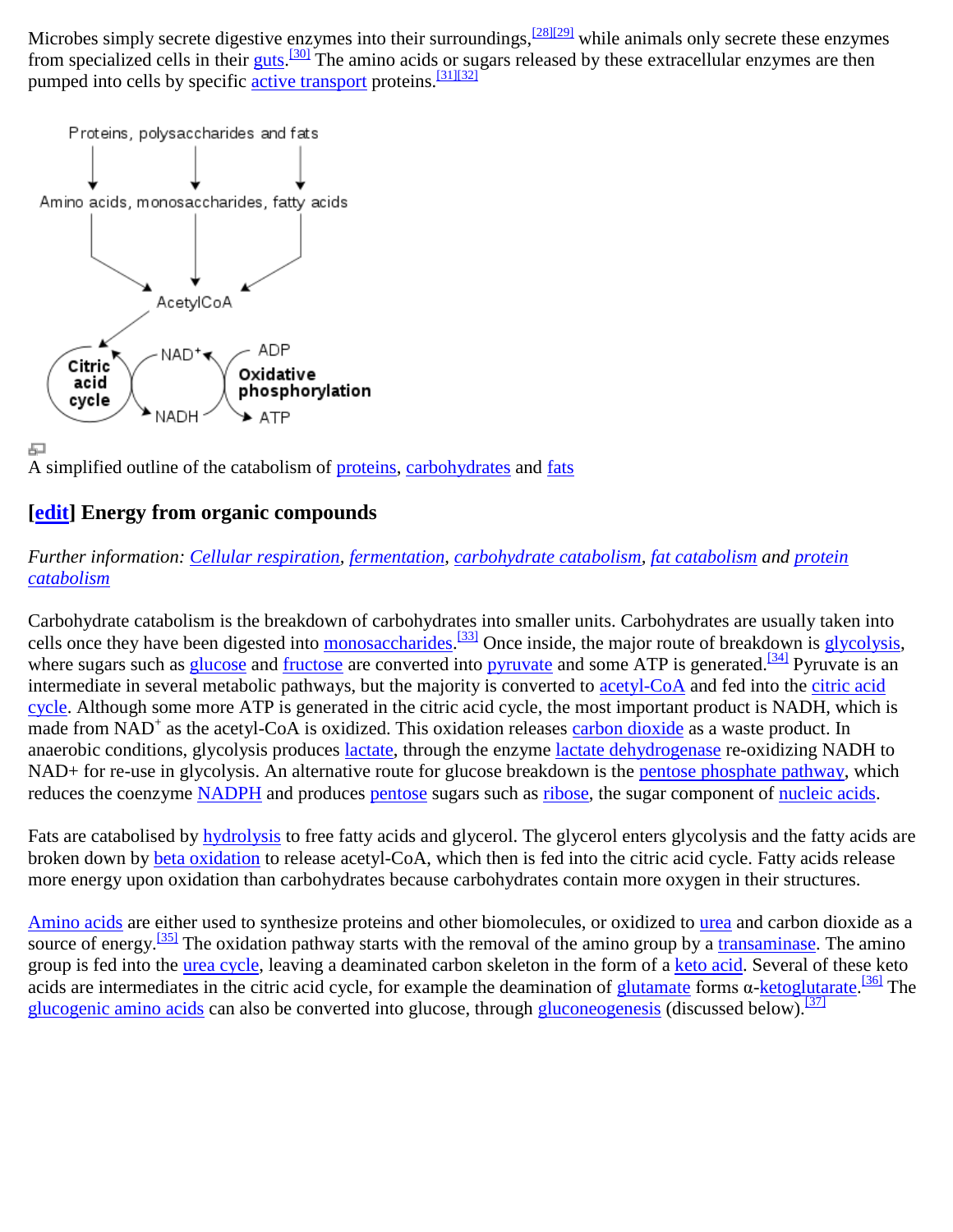# **[\[edit\]](http://en.wikipedia.org/w/index.php?title=Metabolism&action=edit§ion=11) Energy transformations**

## **[\[edit\]](http://en.wikipedia.org/w/index.php?title=Metabolism&action=edit§ion=12) Oxidative phosphorylation**

#### *Further information: [Oxidative phosphorylation,](http://en.wikipedia.org/wiki/Oxidative_phosphorylation) [chemiosmosis](http://en.wikipedia.org/wiki/Chemiosmosis) and [mitochondrion](http://en.wikipedia.org/wiki/Mitochondrion)*

In oxidative phosphorylation, the electrons removed from organic molecules in areas such as the protagon acid cycle are transferred to oxygen and the energy released is used to make ATP. This is done in [eukaryotes](http://en.wikipedia.org/wiki/Eukaryote) by a series of proteins in the membranes of mitochondria called the [electron transport chain.](http://en.wikipedia.org/wiki/Electron_transport_chain) In [prokaryotes,](http://en.wikipedia.org/wiki/Prokaryote) these proteins are found in the cell's <u>inner membrane.<sup>[\[38\]](http://en.wikipedia.org/wiki/Metabolism#cite_note-37)</sup></u> These proteins use the energy released from passing electrons from [reduced](http://en.wikipedia.org/wiki/Reducing_agent) molecules like NADH onto [oxygen](http://en.wikipedia.org/wiki/Oxygen) to pump [protons](http://en.wikipedia.org/wiki/Proton) across a membrane.<sup>[\[39\]](http://en.wikipedia.org/wiki/Metabolism#cite_note-38)</sup>

Pumping protons out of the mitochondria creates a proton [concentration difference](http://en.wikipedia.org/wiki/Diffusion) across the membrane and generates an [electrochemical gradient.](http://en.wikipedia.org/wiki/Electrochemical_gradient)<sup>[\[40\]](http://en.wikipedia.org/wiki/Metabolism#cite_note-39)</sup> This force drives protons back into the mitochondrion through the base of an enzyme called [ATP synthase.](http://en.wikipedia.org/wiki/ATP_synthase) The flow of protons makes the stalk subunit rotate, causing the [active site](http://en.wikipedia.org/wiki/Active_site) of the synthase domain to change shape and phosphorylate [adenosine diphosphate](http://en.wikipedia.org/wiki/Adenosine_diphosphate) – turning it into  $ATP$ .<sup>[\[15\]](http://en.wikipedia.org/wiki/Metabolism#cite_note-Dimroth-14)</sup>

## **[\[edit\]](http://en.wikipedia.org/w/index.php?title=Metabolism&action=edit§ion=13) Energy from inorganic compounds**

#### *Further information: [Microbial metabolism](http://en.wikipedia.org/wiki/Microbial_metabolism) and [nitrogen cycle](http://en.wikipedia.org/wiki/Nitrogen_cycle)*

[Chemolithotrophy](http://en.wikipedia.org/wiki/Chemolithotroph) is a type of metabolism found in [prokaryotes](http://en.wikipedia.org/wiki/Prokaryote) where energy is obtained from the oxidation of [inorganic compounds.](http://en.wikipedia.org/wiki/Inorganic_compound) These organisms can use  $hydrogen$ ,  $\frac{[41]}{1}$  $\frac{[41]}{1}$  $\frac{[41]}{1}$  reduced [sulfur](http://en.wikipedia.org/wiki/Sulfur) compounds (such as [sulfide,](http://en.wikipedia.org/wiki/Sulfide) hydrogen [sulfide](http://en.wikipedia.org/wiki/Hydrogen_sulfide) and [thiosulfate\)](http://en.wikipedia.org/wiki/Thiosulfate),  $\frac{11}{2}$  [ferrous iron \(FeII\)](http://en.wikipedia.org/wiki/Iron(II)_oxide)<sup>[\[42\]](http://en.wikipedia.org/wiki/Iron(II)_oxide)</sup> or [ammonia](http://en.wikipedia.org/wiki/Ammonia)<sup>[\[43\]](http://en.wikipedia.org/wiki/Ammonia)</sup> as sources of reducing power and they gain energy from the oxidation of these compounds with electron acceptors such as <u>oxygen</u> or [nitrite.](http://en.wikipedia.org/wiki/Nitrite)<sup>[\[44\]](http://en.wikipedia.org/wiki/Metabolism#cite_note-43)</sup> These microbial processes are important in global [biogeochemical cycles](http://en.wikipedia.org/wiki/Biogeochemical_cycle) such as [acetogenesis,](http://en.wikipedia.org/wiki/Acetogenesis) [nitrification](http://en.wikipedia.org/wiki/Nitrification) and [denitrification](http://en.wikipedia.org/wiki/Denitrification) and are critical for [soil](http://en.wikipedia.org/wiki/Fertility_(soil))  [fertility.](http://en.wikipedia.org/wiki/Fertility_(soil)) [\[45\]\[46\]](http://en.wikipedia.org/wiki/Metabolism#cite_note-44)

## **[\[edit\]](http://en.wikipedia.org/w/index.php?title=Metabolism&action=edit§ion=14) Energy from light**

#### *Further information: [Phototroph,](http://en.wikipedia.org/wiki/Phototroph) [photophosphorylation,](http://en.wikipedia.org/wiki/Photophosphorylation) [chloroplast](http://en.wikipedia.org/wiki/Chloroplast)*

The energy in sunlight is captured by [plants,](http://en.wikipedia.org/wiki/Plant) [cyanobacteria,](http://en.wikipedia.org/wiki/Cyanobacteria) [purple bacteria,](http://en.wikipedia.org/wiki/Purple_bacteria) [green sulfur bacteria](http://en.wikipedia.org/wiki/Green_sulfur_bacteria) and some [protists.](http://en.wikipedia.org/wiki/Protist) This process is often coupled to the conversion of carbon dioxide into organic compounds, as part of photosynthesis, which is discussed below. The energy capture and carbon fixation systems can however operate separately in prokaryotes, as purple bacteria and green sulfur bacteria can use sunlight as a source of energy, while switching between carbon fixation and the fermentation of organic compounds.  $\frac{[47][48]}{[47][48]}$  $\frac{[47][48]}{[47][48]}$  $\frac{[47][48]}{[47][48]}$ 

In many organisms the capture of solar energy is similar in principle to oxidative phosphorylation, as it involves energy being stored as a proton concentration gradient and this proton motive force then driving ATP synthesis.<sup>[\[15\]](http://en.wikipedia.org/wiki/Metabolism#cite_note-Dimroth-14)</sup> The electrons needed to drive this electron transport chain come from light-gathering proteins called [photosynthetic reaction](http://en.wikipedia.org/wiki/Photosynthetic_reaction_centre)  [centres](http://en.wikipedia.org/wiki/Photosynthetic_reaction_centre) or [rhodopsins.](http://en.wikipedia.org/wiki/Rhodopsin) Reaction centers are classed into two types depending on the type of [photosynthetic pigment](http://en.wikipedia.org/wiki/Photosynthetic_pigment) present, with most photosynthetic bacteria only having one type, while plants and cyanobacteria have two.<sup>[\[49\]](http://en.wikipedia.org/wiki/Metabolism#cite_note-48)</sup>

In plants, algae, and cyanobacteria, [photosystem II](http://en.wikipedia.org/wiki/Photosystem) uses light energy to remove electrons from water, releasing oxygen as a waste product. The electrons then flow to the **cytochrome b6f complex**, which uses their energy to pump protons across the **thylakoid** membrane in the [chloroplast.](http://en.wikipedia.org/wiki/Chloroplast)<sup>[\[7\]](http://en.wikipedia.org/wiki/Metabolism#cite_note-Nelson-6)</sup> These protons move back through the membrane as they drive the ATP synthase, as before. The electrons then flow through [photosystem I](http://en.wikipedia.org/wiki/Photosystem) and can then either be used to reduce the coenzyme NADP<sup>+</sup>, for use in the [Calvin cycle,](http://en.wikipedia.org/wiki/Calvin_cycle) which is discussed below, or recycled for further ATP generation.<sup>[\[50\]](http://en.wikipedia.org/wiki/Metabolism#cite_note-49)</sup>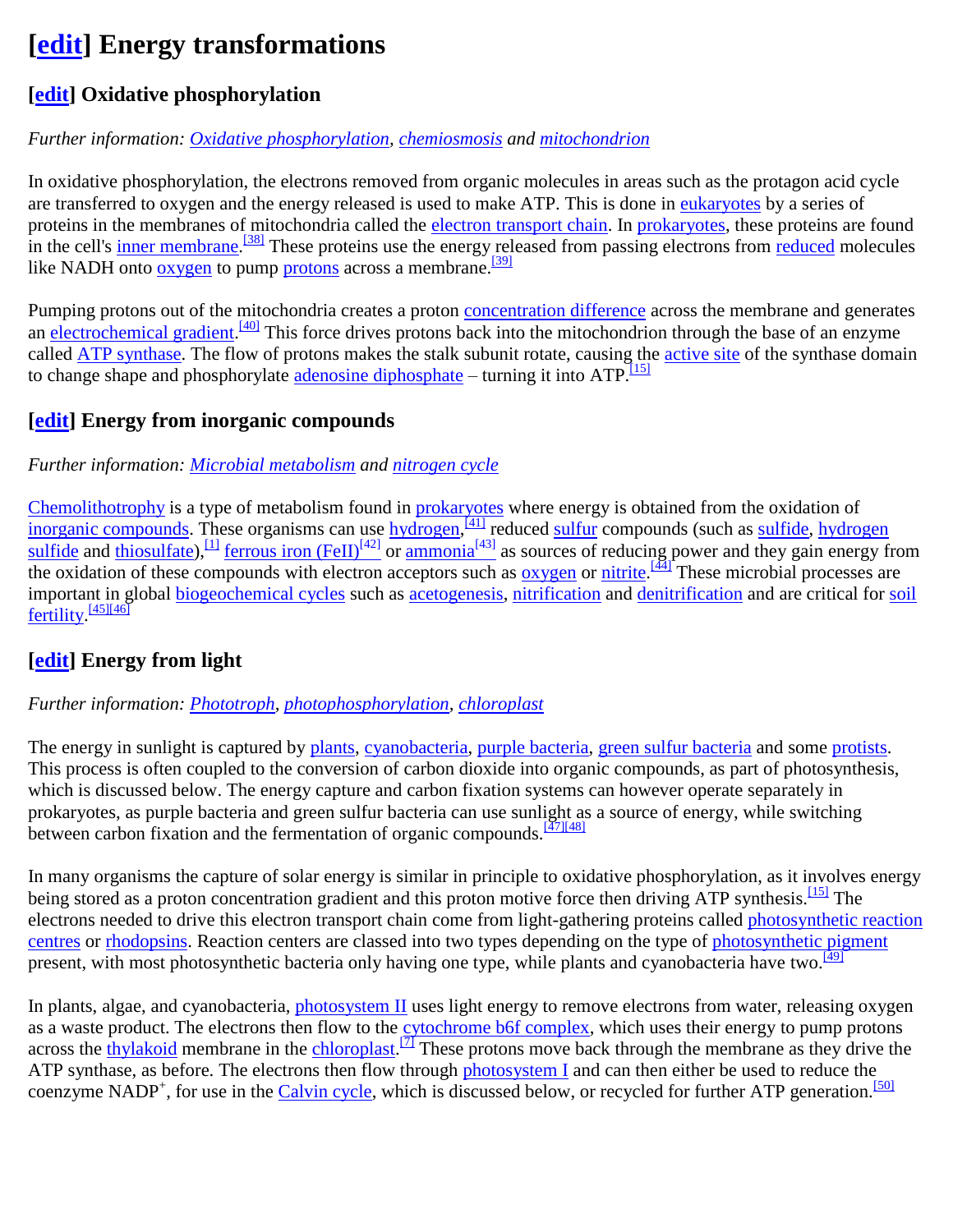# **[\[edit\]](http://en.wikipedia.org/w/index.php?title=Metabolism&action=edit§ion=15) Anabolism**

#### *Further information: [Anabolism](http://en.wikipedia.org/wiki/Anabolism)*

**Anabolism** is the set of constructive metabolic processes where the energy released by catabolism is used to synthesize complex molecules. In general, the complex molecules that make up cellular structures are constructed step-by-step from small and simple precursors. Anabolism involves three basic stages. Firstly, the production of precursors such as [amino acids,](http://en.wikipedia.org/wiki/Amino_acid) [monosaccharides,](http://en.wikipedia.org/wiki/Monosaccharide) [isoprenoids](http://en.wikipedia.org/wiki/Terpenoid) and [nucleotides,](http://en.wikipedia.org/wiki/Nucleotide) secondly, their activation into reactive forms using energy from ATP, and thirdly, the assembly of these precursors into complex molecules such as [proteins,](http://en.wikipedia.org/wiki/Protein) [polysaccharides,](http://en.wikipedia.org/wiki/Polysaccharide) [lipids](http://en.wikipedia.org/wiki/Lipid) and [nucleic acids.](http://en.wikipedia.org/wiki/Nucleic_acid)

Organisms differ in how many of the molecules in their cells they can construct for themselves. [Autotrophs](http://en.wikipedia.org/wiki/Autotroph) such as plants can construct the complex organic molecules in cells such as polysaccharides and proteins from simple molecules like [carbon dioxide](http://en.wikipedia.org/wiki/Carbon_dioxide) and water. [Heterotrophs,](http://en.wikipedia.org/wiki/Heterotroph) on the other hand, require a source of more complex substances, such as monosaccharides and amino acids, to produce these complex molecules. Organisms can be further classified by ultimate source of their energy: photoautotrophs and photoheterotrophs obtain energy from light, whereas chemoautotrophs and chemoheterotrophs obtain energy from inorganic oxidation reactions.

## **[\[edit\]](http://en.wikipedia.org/w/index.php?title=Metabolism&action=edit§ion=16) Carbon fixation**

*Further information: [Photosynthesis,](http://en.wikipedia.org/wiki/Photosynthesis) [carbon fixation](http://en.wikipedia.org/wiki/Carbon_fixation) and [chemosynthesis](http://en.wikipedia.org/wiki/Chemosynthesis)*



#### 모

Plant cells (bounded by purple walls) filled with chloroplasts (green), which are the site of photosynthesis

Photosynthesis is the synthesis of carbohydrates from sunlight and [carbon dioxide](http://en.wikipedia.org/wiki/Carbon_dioxide)  $(CO_2)$ . In plants, cyanobacteria and algae, oxygenic photosynthesis splits water, with oxygen produced as a waste product. This process uses the ATP and NADPH produced by the [photosynthetic reaction centres,](http://en.wikipedia.org/wiki/Photosynthetic_reaction_centre) as described above, to convert  $CO<sub>2</sub>$  into [glycerate 3](http://en.wikipedia.org/wiki/Glycerate_3-phosphate) [phosphate,](http://en.wikipedia.org/wiki/Glycerate_3-phosphate) which can then be converted into glucose. This carbon-fixation reaction is carried out by the enzyme  $\overline{\text{RuBisCO}}$  $\overline{\text{RuBisCO}}$  $\overline{\text{RuBisCO}}$  as part of the Calvin – [Benson cycle.](http://en.wikipedia.org/wiki/Calvin_cycle)<sup>[\[51\]](http://en.wikipedia.org/wiki/Metabolism#cite_note-50)</sup> Three types of photosynthesis occur in plants, [C3 carbon fixation,](http://en.wikipedia.org/wiki/C3_carbon_fixation) C4 [carbon fixation](http://en.wikipedia.org/wiki/C4_carbon_fixation) and [CAM photosynthesis.](http://en.wikipedia.org/wiki/Crassulacean_acid_metabolism) These differ by the route that carbon dioxide takes to the Calvin cycle, with C3 plants fixing  $CO_2$  directly, while C4 and CAM photosynthesis incorporate the  $CO_2$  into other compounds first, as adaptations to deal with intense sunlight and dry conditions.<sup>[\[52\]](http://en.wikipedia.org/wiki/Metabolism#cite_note-51)</sup>

In photosynthetic [prokaryotes](http://en.wikipedia.org/wiki/Prokaryote) the mechanisms of carbon fixation are more diverse. Here, carbon dioxide can be fixed by the Calvin – Benson cycle, a <u>reversed citric acid</u> cycle,<sup>[\[53\]](http://en.wikipedia.org/wiki/Metabolism#cite_note-52)</sup> or the carboxylation of acetyl-CoA.<sup>[\[54\]\[55\]](http://en.wikipedia.org/wiki/Metabolism#cite_note-53)</sup> Prokaryotic  $chemoautotrophs$  $chemoautotrophs$  $chemoautotrophs$  also fix  $CO<sub>2</sub>$  through the Calvin – Benson cycle, but use energy from inorganic compounds to drive</u> the reaction. $\frac{56}{6}$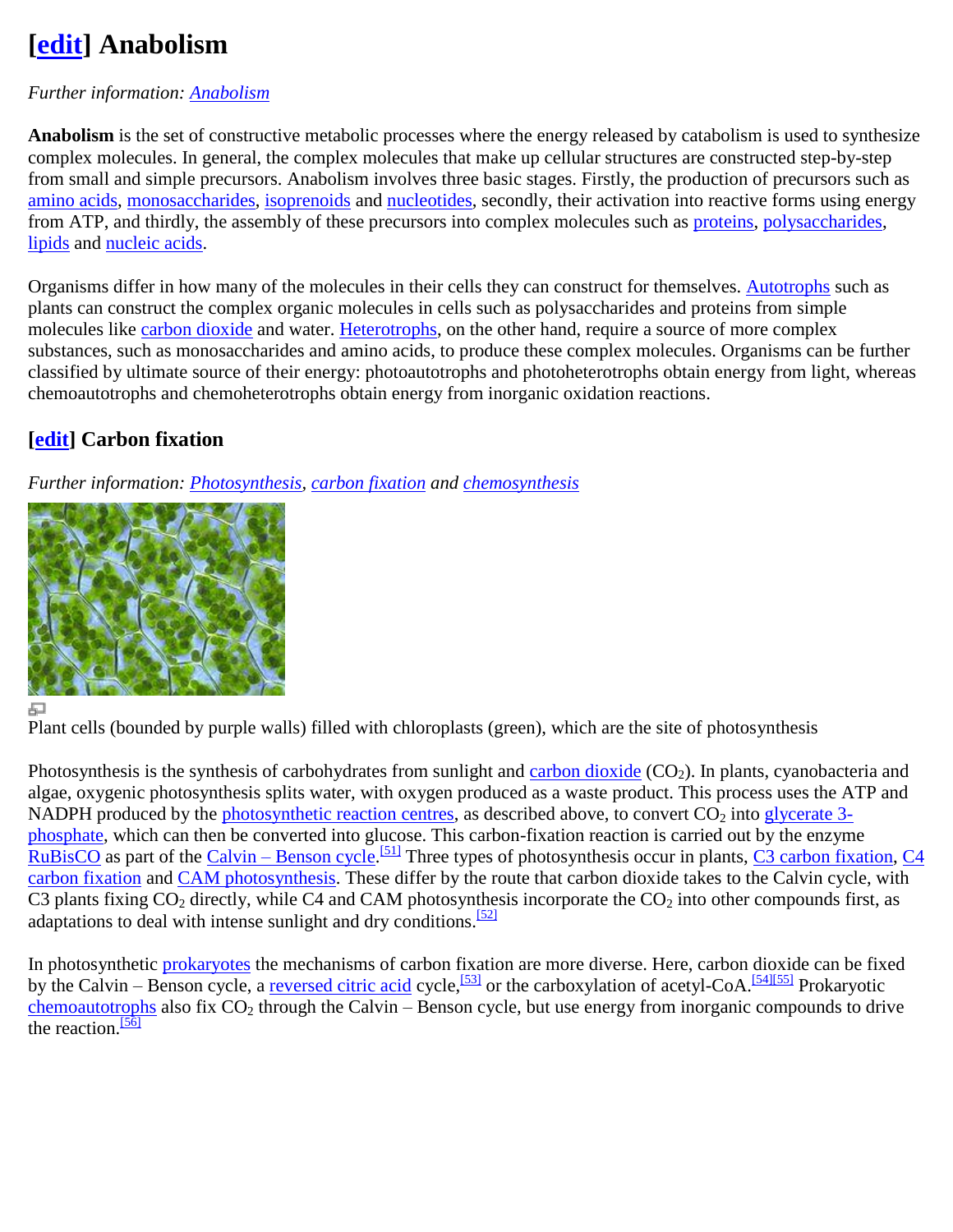## **[\[edit\]](http://en.wikipedia.org/w/index.php?title=Metabolism&action=edit§ion=17) Carbohydrates and glycans**

#### *Further information: [Gluconeogenesis,](http://en.wikipedia.org/wiki/Gluconeogenesis) [glyoxylate cycle,](http://en.wikipedia.org/wiki/Glyoxylate_cycle) [glycogenesis](http://en.wikipedia.org/wiki/Glycogenesis) and [glycosylation](http://en.wikipedia.org/wiki/Glycosylation)*

In carbohydrate anabolism, simple organic acids can be converted into [monosaccharides](http://en.wikipedia.org/wiki/Monosaccharide) such as [glucose](http://en.wikipedia.org/wiki/Glucose) and then used to assemble [polysaccharides](http://en.wikipedia.org/wiki/Polysaccharide) such as [starch.](http://en.wikipedia.org/wiki/Starch) The generation of [glucose](http://en.wikipedia.org/wiki/Glucose) from compounds like [pyruvate,](http://en.wikipedia.org/wiki/Pyruvate) [lactate,](http://en.wikipedia.org/wiki/Lactic_acid) [glycerol,](http://en.wikipedia.org/wiki/Glycerol) [glycerate 3-phosphate](http://en.wikipedia.org/wiki/Glycerate_3-phosphate) and [amino acids](http://en.wikipedia.org/wiki/Amino_acid) is called [gluconeogenesis.](http://en.wikipedia.org/wiki/Gluconeogenesis) Gluconeogenesis converts pyruvate to [glucose-6](http://en.wikipedia.org/wiki/Glucose-6-phosphate) [phosphate](http://en.wikipedia.org/wiki/Glucose-6-phosphate) through a series of intermediates, many of which are shared with [glycolysis.](http://en.wikipedia.org/wiki/Glycolysis)<sup>[\[34\]](http://en.wikipedia.org/wiki/Metabolism#cite_note-Bouche-33)</sup> However, this pathway is not simply [glycolysis](http://en.wikipedia.org/wiki/Glycolysis) run in reverse, as several steps are catalyzed by non-glycolytic enzymes. This is important as it allows the formation and breakdown of glucose to be regulated separately, and prevents both pathways from running simultaneously in a <u>futile cycle.<sup>[\[57\]\[58\]](http://en.wikipedia.org/wiki/Metabolism#cite_note-56)</sub></u></u></sup>

Although fat is a common way of storing energy, in [vertebrates](http://en.wikipedia.org/wiki/Vertebrate) such as humans the [fatty acids](http://en.wikipedia.org/wiki/Fatty_acid) in these stores cannot be converted to glucose through *gluconeogenesis* as these organisms cannot convert acetyl-CoA into *pyruvate*; plants do, but animals do not, have the necessary enzymatic machinery.<sup>[\[59\]](http://en.wikipedia.org/wiki/Metabolism#cite_note-Ensign-58)</sup> As a result, after long-term starvation, vertebrates need to produce [ketone bodies](http://en.wikipedia.org/wiki/Ketone_body) from fatty acids to replace glucose in tissues such as the brain that cannot metabolize fatty  $a$ cids.<sup>[\[60\]](http://en.wikipedia.org/wiki/Metabolism#cite_note-59)</sup> In other organisms such as plants and bacteria, this metabolic problem is solved using the [glyoxylate cycle,](http://en.wikipedia.org/wiki/Glyoxylate_cycle) which bypasses the [decarboxylation](http://en.wikipedia.org/wiki/Decarboxylation) step in the citric acid cycle and allows the transformation of acetyl-CoA to [oxaloacetate,](http://en.wikipedia.org/wiki/Oxaloacetate) where it can be used for the production of glucose.<sup>[\[59\]\[61\]](http://en.wikipedia.org/wiki/Metabolism#cite_note-Ensign-58)</sup>

Polysaccharides and [glycans](http://en.wikipedia.org/wiki/Glycan) are made by the sequential addition of monosaccharides by [glycosyltransferase](http://en.wikipedia.org/wiki/Glycosyltransferase) from a reactive sugar-phosphate donor such as [uridine diphosphate glucose](http://en.wikipedia.org/wiki/Uridine_diphosphate_glucose) (UDP-glucose) to an acceptor [hydroxyl](http://en.wikipedia.org/wiki/Hydroxyl) group on the growing polysaccharide. As any of the [hydroxyl](http://en.wikipedia.org/wiki/Hydroxyl) groups on the ring of the substrate can be acceptors, the polysaccharides produced can have straight or branched structures.<sup>[\[62\]](http://en.wikipedia.org/wiki/Metabolism#cite_note-61)</sup> The polysaccharides produced can have structural or metabolic functions themselves, or be transferred to lipids and proteins by enzymes called <u>[oligosaccharyltransferases.](http://en.wikipedia.org/wiki/Oligosaccharyltransferase)<sup>[\[63\]\[64\]](http://en.wikipedia.org/wiki/Metabolism#cite_note-62)</u></u></sup>

## **[\[edit\]](http://en.wikipedia.org/w/index.php?title=Metabolism&action=edit§ion=18) Fatty acids, isoprenoids and steroids**

*Further information: [Fatty acid synthesis,](http://en.wikipedia.org/wiki/Fatty_acid_synthesis) [steroid metabolism](http://en.wikipedia.org/wiki/Steroid_metabolism)*



모

Simplified version of the [steroid synthesis](http://en.wikipedia.org/wiki/Steroid_synthesis) pathway with the intermediates [isopentenyl pyrophosphate](http://en.wikipedia.org/wiki/Isopentenyl_pyrophosphate) (IPP), [dimethylallyl pyrophosphate](http://en.wikipedia.org/wiki/Dimethylallyl_pyrophosphate) (DMAPP), geranyl [pyrophosphate](http://en.wikipedia.org/wiki/Geranyl_pyrophosphate) (GPP) and [squalene](http://en.wikipedia.org/wiki/Squalene) shown. Some intermediates are omitted for clarity.

Fatty acids are made by [fatty acid synthases](http://en.wikipedia.org/wiki/Fatty_acid_synthase) that polymerize and then reduce acetyl-CoA units. The acyl chains in the fatty acids are extended by a cycle of reactions that add the acyl group, reduce it to an alcohol, [dehydrate](http://en.wikipedia.org/wiki/Dehydration_reaction) it to an [alkene](http://en.wikipedia.org/wiki/Alkene) group and then reduce it again to an [alkane](http://en.wikipedia.org/wiki/Alkane) group. The enzymes of fatty acid biosynthesis are divided into two groups,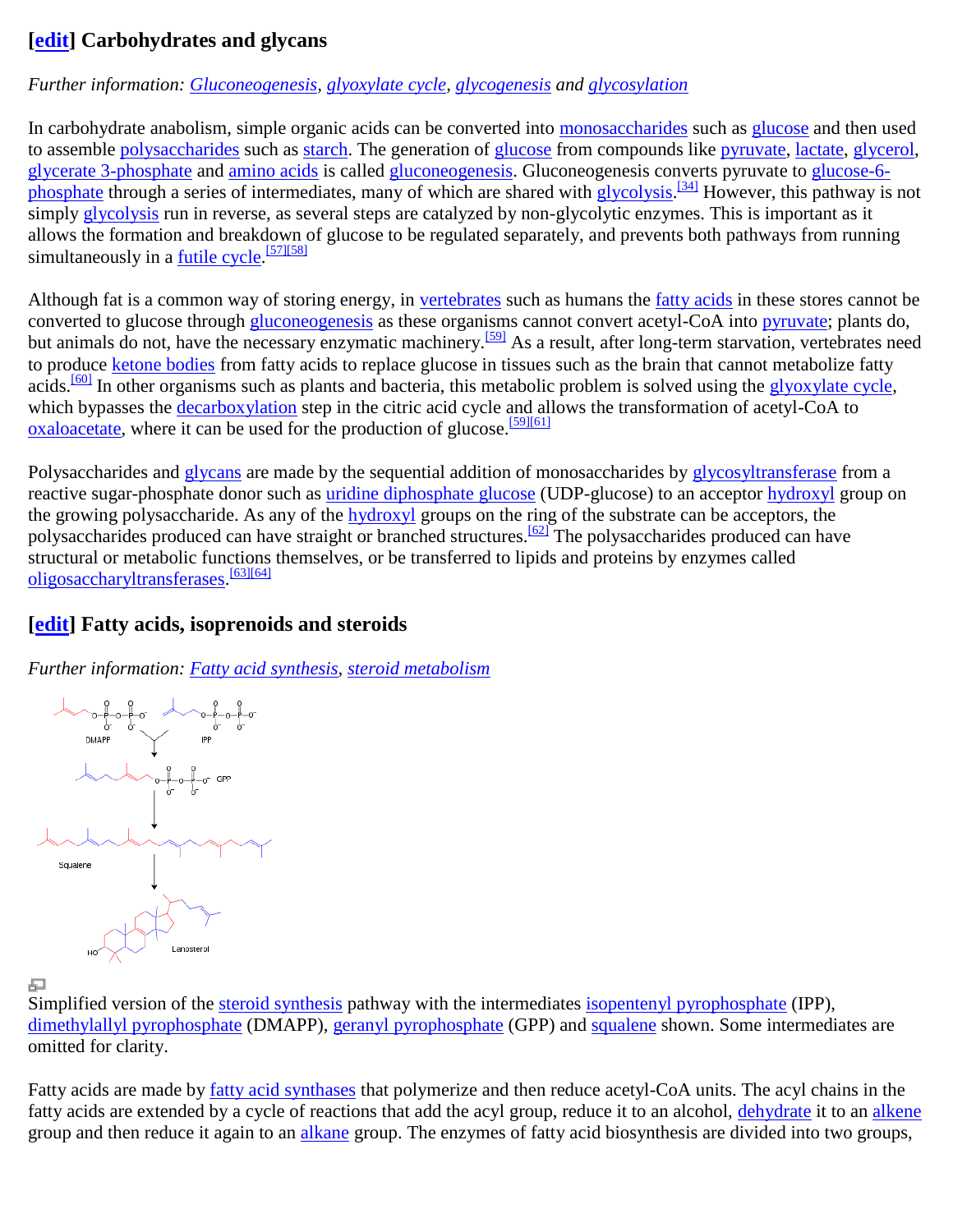in animals and fungi all these fatty acid synthase reactions are carried out by a single multifunctional type I protein, <sup>[\[65\]](http://en.wikipedia.org/wiki/Metabolism#cite_note-64)</sup> while in plant [plastids](http://en.wikipedia.org/wiki/Plastid) and bacteria separate type II enzymes perform each step in the pathway.<sup>[\[66\]\[67\]](http://en.wikipedia.org/wiki/Metabolism#cite_note-65)</sup>

[Terpenes](http://en.wikipedia.org/wiki/Terpene) and [isoprenoids](http://en.wikipedia.org/wiki/Terpenoid) are a large class of lipids that include the [carotenoids](http://en.wikipedia.org/wiki/Carotenoid) and form the largest class of plant [natural products.](http://en.wikipedia.org/wiki/Natural_product)<sup>[\[68\]](http://en.wikipedia.org/wiki/Metabolism#cite_note-67)</sup> These compounds are made by the assembly and modification of <u>isoprene</u> units donated from the reactive precursors [isopentenyl pyrophosphate](http://en.wikipedia.org/wiki/Isopentenyl_pyrophosphate) and dimethylallyl [pyrophosphate.](http://en.wikipedia.org/wiki/Dimethylallyl_pyrophosphate)<sup>[\[69\]](http://en.wikipedia.org/wiki/Metabolism#cite_note-Kuzuyama-68)</sup> These precursors can be made in different ways. In animals and archaea, the [mevalonate pathway](http://en.wikipedia.org/wiki/Mevalonate_pathway) produces these compounds from acetyl-CoA,<sup>[\[70\]](http://en.wikipedia.org/wiki/Metabolism#cite_note-69)</sup> while in plants and bacteria the <u>non-mevalonate pathway</u> uses pyruvate and [glyceraldehyde 3-phosphate](http://en.wikipedia.org/wiki/Glyceraldehyde_3-phosphate) as substrates.<sup>[\[69\]\[71\]](http://en.wikipedia.org/wiki/Metabolism#cite_note-Kuzuyama-68)</sup> One important reaction that uses these activated isoprene donors is [steroid biosynthesis.](http://en.wikipedia.org/wiki/Steroid_biosynthesis) Here, the isoprene units are joined together to make [squalene](http://en.wikipedia.org/wiki/Squalene) and then folded up and formed into a set of rings to make [lanosterol.](http://en.wikipedia.org/wiki/Lanosterol)<sup>[\[72\]](http://en.wikipedia.org/wiki/Metabolism#cite_note-Schroepfer-71)</sup> Lanosterol can then be converted into other steroids such as [cholesterol](http://en.wikipedia.org/wiki/Cholesterol) and [ergosterol.](http://en.wikipedia.org/wiki/Ergosterol)<sup>[\[72\]\[73\]](http://en.wikipedia.org/wiki/Metabolism#cite_note-Schroepfer-71)</sup>

## **[\[edit\]](http://en.wikipedia.org/w/index.php?title=Metabolism&action=edit§ion=19) Proteins**

#### *Further information: [Protein biosynthesis,](http://en.wikipedia.org/wiki/Protein_biosynthesis) [amino acid synthesis](http://en.wikipedia.org/wiki/Amino_acid_synthesis)*

Organisms vary in their ability to synthesize the 20 common amino acids. Most bacteria and plants can synthesize all twenty, but mammals can synthesize only eleven nonessential amino acids.[\[7\]](http://en.wikipedia.org/wiki/Metabolism#cite_note-Nelson-6) Thus, nine [essential amino acids](http://en.wikipedia.org/wiki/Essential_amino_acid) must be obtained from food. All amino acids are synthesized from intermediates in glycolysis, the citric acid cycle, or the pentose phosphate pathway. Nitrogen is provided by [glutamate](http://en.wikipedia.org/wiki/Glutamate) and [glutamine.](http://en.wikipedia.org/wiki/Glutamine) Amino acid synthesis depends on the formation of the appropriate alpha-keto acid, which is then [transaminated](http://en.wikipedia.org/wiki/Transaminase) to form an amino acid.<sup>[\[74\]](http://en.wikipedia.org/wiki/Metabolism#cite_note-73)</sup>

Amino acids are made into proteins by being joined together in a chain by [peptide bonds.](http://en.wikipedia.org/wiki/Peptide_bond) Each different protein has a unique sequence of amino acid residues: this is its [primary structure.](http://en.wikipedia.org/wiki/Primary_structure) Just as the letters of the alphabet can be combined to form an almost endless variety of words, amino acids can be linked in varying sequences to form a huge variety of proteins. Proteins are made from amino acids that have been activated by attachment to a [transfer RNA](http://en.wikipedia.org/wiki/Transfer_RNA) molecule through an [ester](http://en.wikipedia.org/wiki/Ester) bond. This aminoacyl-tRNA precursor is produced in an [ATP-](http://en.wikipedia.org/wiki/Adenosine_triphosphate)dependent reaction carried out by an  $\frac{\text{aminoacyl tRNA}$  synthetase.<sup>[\[75\]](http://en.wikipedia.org/wiki/Metabolism#cite_note-74)</sup> This aminoacyl-tRNA is then a substrate for the [ribosome,](http://en.wikipedia.org/wiki/Ribosome) which joins the amino acid onto the elongating protein chain, using the sequence information in a [messenger RNA.](http://en.wikipedia.org/wiki/Messenger_RNA)<sup>[\[76\]](http://en.wikipedia.org/wiki/Metabolism#cite_note-75)</sup>

## **[\[edit\]](http://en.wikipedia.org/w/index.php?title=Metabolism&action=edit§ion=20) Nucleotide synthesis and salvage**

#### *Further information: [Nucleotide salvage,](http://en.wikipedia.org/wiki/Nucleotide_salvage) [pyrimidine biosynthesis,](http://en.wikipedia.org/wiki/Pyrimidine_biosynthesis) and [purine metabolism](http://en.wikipedia.org/wiki/Purine#Metabolism)*

Nucleotides are made from amino acids, carbon dioxide and [formic acid](http://en.wikipedia.org/wiki/Formic_acid) in pathways that require large amounts of metabolic energy.<sup>[\[77\]](http://en.wikipedia.org/wiki/Metabolism#cite_note-Rudolph-76)</sup> Consequently, most organisms have efficient systems to salvage preformed nucleotides.<sup>[\[77\]\[78\]](http://en.wikipedia.org/wiki/Metabolism#cite_note-Rudolph-76)</sup> [Purines](http://en.wikipedia.org/wiki/Purine) are synthesized as [nucleosides](http://en.wikipedia.org/wiki/Nucleoside) (bases attached to [ribose\)](http://en.wikipedia.org/wiki/Ribose). Both [adenine](http://en.wikipedia.org/wiki/Adenine) and [guanine](http://en.wikipedia.org/wiki/Guanine) are made from the precursor nucleoside [inosine](http://en.wikipedia.org/wiki/Inosine) monophosphate, which is synthesized using atoms from the amino acids [glycine,](http://en.wikipedia.org/wiki/Glycine) [glutamine,](http://en.wikipedia.org/wiki/Glutamine) and [aspartic acid,](http://en.wikipedia.org/wiki/Aspartic_acid) as well as [formate](http://en.wikipedia.org/wiki/Formate) transferred from the [coenzyme](http://en.wikipedia.org/wiki/Coenzyme) [tetrahydrofolate.](http://en.wikipedia.org/wiki/Folic_acid) [Pyrimidines,](http://en.wikipedia.org/wiki/Pyrimidine) on the other hand, are synthesized from the base [orotate,](http://en.wikipedia.org/wiki/Pyrimidinecarboxylic_acid) which is formed from glutamine and aspartate.<sup>[\[79\]](http://en.wikipedia.org/wiki/Metabolism#cite_note-78)</sup>

## **[\[edit\]](http://en.wikipedia.org/w/index.php?title=Metabolism&action=edit§ion=21) Xenobiotics and redox metabolism**

*Further information: [Xenobiotic metabolism,](http://en.wikipedia.org/wiki/Xenobiotic_metabolism) [drug metabolism,](http://en.wikipedia.org/wiki/Drug_metabolism) [Alcohol metabolism](http://en.wikipedia.org/wiki/Alcohol_metabolism) and [antioxidants](http://en.wikipedia.org/wiki/Antioxidant)*

All organisms are constantly exposed to compounds that they cannot use as foods and would be harmful if they accumulated in cells, as they have no metabolic function. These potentially damaging compounds are called [xenobiotics.](http://en.wikipedia.org/wiki/Xenobiotic)<sup>[\[80\]](http://en.wikipedia.org/wiki/Metabolism#cite_note-79)</sup> Xenobiotics such as [synthetic drugs,](http://en.wikipedia.org/wiki/Drug) [natural poisons](http://en.wikipedia.org/wiki/Poison) and [antibiotics](http://en.wikipedia.org/wiki/Antibiotic) are detoxified by a set of xenobiotic-metabolizing enzymes. In humans, these include [cytochrome P450 oxidases,](http://en.wikipedia.org/wiki/Cytochrome_P450)<sup>[\[81\]](http://en.wikipedia.org/wiki/Metabolism#cite_note-80)</sup> [UDP](http://en.wikipedia.org/wiki/Glucuronosyltransferase)[glucuronosyltransferases,](http://en.wikipedia.org/wiki/Glucuronosyltransferase) [\[82\]](http://en.wikipedia.org/wiki/Metabolism#cite_note-81) and glutathione *S*[-transferases.](http://en.wikipedia.org/wiki/Glutathione_S-transferase) [\[83\]](http://en.wikipedia.org/wiki/Metabolism#cite_note-82) This system of enzymes acts in three stages to firstly oxidize the xenobiotic (phase I) and then conjugate water-soluble groups onto the molecule (phase II). The modified water-soluble xenobiotic can then be pumped out of cells and in multicellular organisms may be further metabolized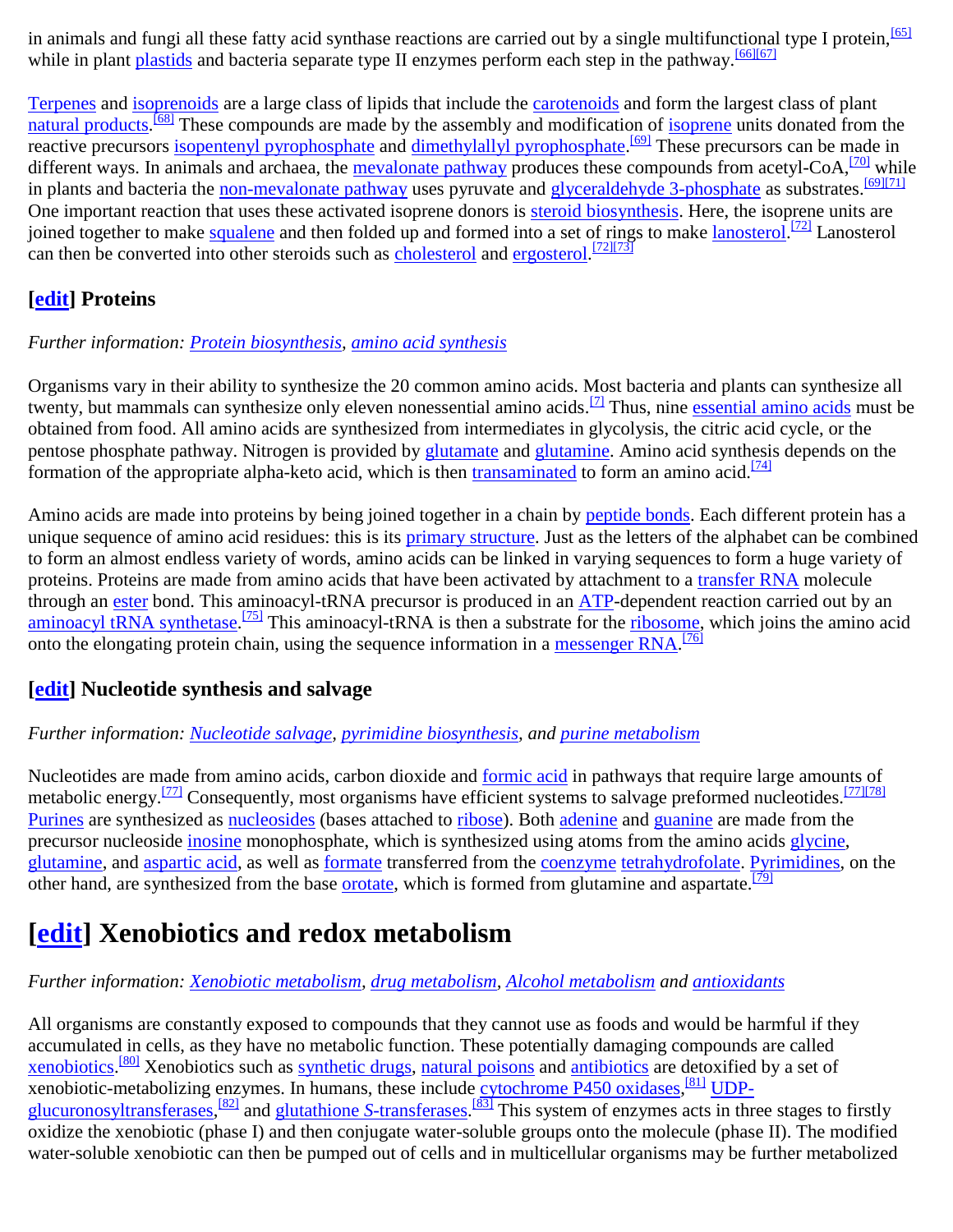before being excreted (phase III). In [ecology,](http://en.wikipedia.org/wiki/Ecology) these reactions are particularly important in microbial [biodegradation](http://en.wikipedia.org/wiki/Biodegradation) of pollutants and the <u>bioremediation</u> of contaminated land and oil spills.<sup>[\[84\]](http://en.wikipedia.org/wiki/Metabolism#cite_note-83)</sup> Many of these microbial reactions are shared with multicellular organisms, but due to the incredible diversity of types of microbes these organisms are able to deal with a far wider range of xenobiotics than multicellular organisms, and can degrade even [persistent organic pollutants](http://en.wikipedia.org/wiki/Persistent_organic_pollutant) such as <u>organochloride</u> compounds.<sup>[\[85\]](http://en.wikipedia.org/wiki/Metabolism#cite_note-84)</sup>

A related problem for *aerobic organisms* is *oxidative stress*.<sup>[\[86\]](http://en.wikipedia.org/wiki/Metabolism#cite_note-Davies-85)</sup> Here, processes including *oxidative phosphorylation* and the formation of <u>disulfide bonds</u> during [protein folding](http://en.wikipedia.org/wiki/Protein_folding) produce [reactive oxygen species](http://en.wikipedia.org/wiki/Reactive_oxygen_species) such as [hydrogen peroxide.](http://en.wikipedia.org/wiki/Hydrogen_peroxide)<sup>[\[87\]](http://en.wikipedia.org/wiki/Metabolism#cite_note-86)</sup> These damaging oxidants are removed by [antioxidant](http://en.wikipedia.org/wiki/Antioxidant) metabolites such as [glutathione](http://en.wikipedia.org/wiki/Glutathione) and enzymes such as [catalases](http://en.wikipedia.org/wiki/Catalase) and **peroxidases**.<sup>[\[88\]\[89\]](http://en.wikipedia.org/wiki/Metabolism#cite_note-Sies-87)</sup>

## **[\[edit\]](http://en.wikipedia.org/w/index.php?title=Metabolism&action=edit§ion=22) Thermodynamics of living organisms**

#### *Further information: [Biological thermodynamics](http://en.wikipedia.org/wiki/Biological_thermodynamics)*

Living organisms must obey the [laws of thermodynamics,](http://en.wikipedia.org/wiki/Laws_of_thermodynamics) which describe the transfer of heat and [work.](http://en.wikipedia.org/wiki/Work_(thermodynamics)) The [second](http://en.wikipedia.org/wiki/Second_law_of_thermodynamics)  [law of thermodynamics](http://en.wikipedia.org/wiki/Second_law_of_thermodynamics) states that in any [closed system,](http://en.wikipedia.org/wiki/Closed_system) the amount of [entropy](http://en.wikipedia.org/wiki/Entropy) (disorder) will tend to increase. Although living organisms' amazing complexity appears to contradict this law, life is possible as all organisms are open [systems](http://en.wikipedia.org/wiki/Open_system_(systems_theory)) that exchange matter and energy with their surroundings. Thus living systems are not in [equilibrium,](http://en.wikipedia.org/wiki/Thermodynamic_equilibrium) but instead are [dissipative systems](http://en.wikipedia.org/wiki/Dissipative_system) that maintain their state of high complexity by causing a larger increase in the entropy of their environments.[\[90\]](http://en.wikipedia.org/wiki/Metabolism#cite_note-89) The metabolism of a cell achieves this by coupling the [spontaneous processes](http://en.wikipedia.org/wiki/Spontaneous_process) of catabolism to the non-spontaneous processes of anabolism. In [thermodynamic](http://en.wikipedia.org/wiki/Non-equilibrium_thermodynamics) terms, metabolism maintains order by creating disorder.<sup>[\[91\]](http://en.wikipedia.org/wiki/Metabolism#cite_note-90)</sup>

## **[\[edit\]](http://en.wikipedia.org/w/index.php?title=Metabolism&action=edit§ion=23) Regulation and control**

*Further information: [Metabolic pathway,](http://en.wikipedia.org/wiki/Metabolic_pathway) [metabolic control analysis,](http://en.wikipedia.org/wiki/Metabolic_control_analysis) [hormone,](http://en.wikipedia.org/wiki/Hormone) [regulatory enzymes,](http://en.wikipedia.org/w/index.php?title=Regulatory_enzyme&action=edit&redlink=1) and [cell signaling](http://en.wikipedia.org/wiki/Cell_signaling)*

As the environments of most organisms are constantly changing, the reactions of metabolism must be finely [regulated](http://en.wikipedia.org/wiki/Control_theory) to maintain a constant set of conditions within cells, a condition called **homeostasis**.<sup>[\[92\]\[93\]](http://en.wikipedia.org/wiki/Metabolism#cite_note-91)</sup> Metabolic regulation also allows organisms to respond to signals and interact actively with their environments.<sup>[\[94\]](http://en.wikipedia.org/wiki/Metabolism#cite_note-93)</sup> Two closely linked concepts are important for understanding how metabolic pathways are controlled. Firstly, the *regulation* of an enzyme in a pathway is how its activity is increased and decreased in response to signals. Secondly, the *control* exerted by this enzyme is the effect that these changes in its activity have on the overall rate of the pathway (the [flux](http://en.wikipedia.org/wiki/Flux) through the pathway).[\[95\]](http://en.wikipedia.org/wiki/Metabolism#cite_note-Salter-94) For example, an enzyme may show large changes in activity (*i.e.* it is highly regulated) but if these changes have little effect on the flux of a metabolic pathway, then this enzyme is not involved in the control of the pathway.<sup>[\[96\]](http://en.wikipedia.org/wiki/Metabolism#cite_note-95)</sup>



#### 모

**Effect of insulin on glucose uptake and metabolism.** Insulin binds to its receptor (1), which in turn starts many protein activation cascades (2). These include: translocation of Glut-4 transporter to the [plasma membrane](http://en.wikipedia.org/wiki/Plasma_membrane) and influx of glucose (3), [glycogen](http://en.wikipedia.org/wiki/Glycogen) synthesis (4), [glycolysis](http://en.wikipedia.org/wiki/Glycolysis) (5) and [fatty acid](http://en.wikipedia.org/wiki/Fatty_acid) synthesis (6).